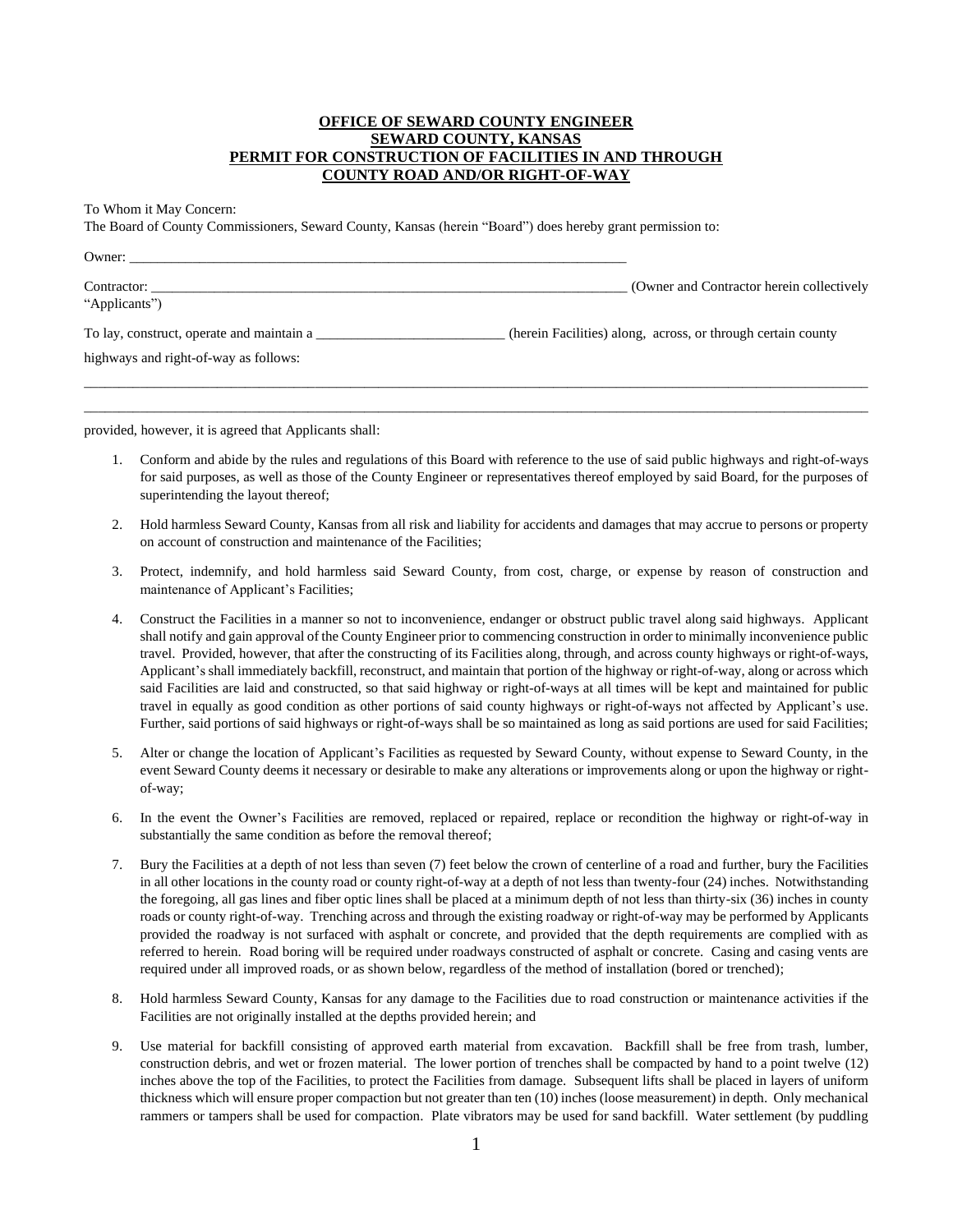or flooding) is not allowed. Backfill material shall be compacted to 90% standard density as specified by ASTM D-698. If the backfill fails the County requirements, the Applicants shall be required to remove and replace the backfill. Road crossing construction shall not be started until this permit has been approved and issued. Prior to completion of the road construction the Applicants shall notify the County Engineer's office and obtain a final inspection of the work.

Seward County Resolution No. 2019-05 states that persons or entities failing to follow the prescribed application procedures and cause any tunneling or alteration or removal of earth, gravel or rock from any roadway in Seward County, Kansas shall be subject to prosecution by the office of the Seward County Attorney as provided in K.S.A. 68-545 and shall be subject to a fine for each and every offense in the sum of not more than \$200.00, along with the costs of restoring the roadway to its prior condition.

Dates this \_\_\_\_\_\_\_\_\_ day of \_\_\_\_\_\_\_\_\_\_\_\_, 20\_\_\_, at Liberal, Kansas

Chairperson Board of County Commissioners

\_\_\_\_\_\_\_\_\_\_\_\_\_\_\_\_\_\_\_\_\_\_\_\_\_\_\_\_\_\_\_\_\_\_\_\_\_\_\_\_\_\_\_\_\_\_\_\_\_

\_\_\_\_\_\_\_\_\_\_\_\_\_\_\_\_\_\_\_\_\_\_\_\_\_\_\_\_\_\_\_\_\_\_\_\_\_\_\_\_\_\_\_\_\_

ATTEST:

County Clerk Signature of Applicants Owner

Signature of Contractor

\_\_\_\_\_\_\_\_\_\_\_\_\_\_\_\_\_\_\_\_\_\_\_\_\_\_\_\_\_\_\_\_\_\_\_\_\_ \_\_\_\_\_\_\_\_\_\_\_\_\_\_\_\_\_\_\_\_\_\_\_\_\_\_\_\_\_\_\_\_\_\_\_\_\_\_\_\_\_\_\_\_\_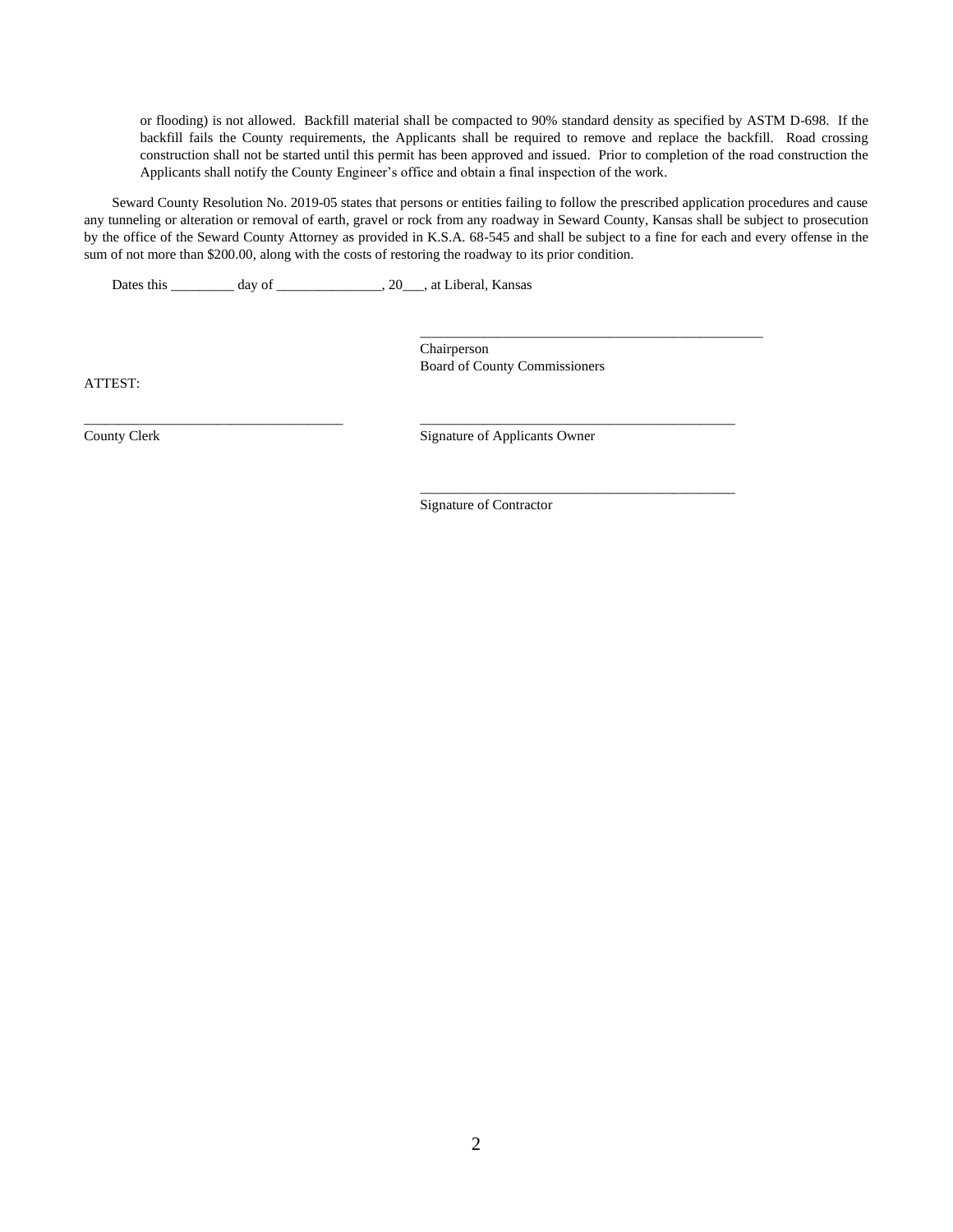| $M - Q$                                                                                                                                        | ROAD RIGHT OF WAY<br>CASING<br><b>VENT</b>      |
|------------------------------------------------------------------------------------------------------------------------------------------------|-------------------------------------------------|
| $J\overline{J}$ $\overline{J}$ $\overline{J}$ $\overline{J}$ $\overline{J}$ $\overline{J}$ $\overline{J}$<br><b>IS END A LOCAL OF BUILDING</b> | 1112 7772711<br>$\overline{m}$<br><b>UZSUDS</b> |
| A 10"X6'X12" CONCRETE SLAB<br>- PLACED OVER THE PIPELINE<br>MAY BE USED IN LIEU OF<br>CASING. (BOTH SIDES)                                     | Pipeline                                        |
| $CASING THICKNESS =$                                                                                                                           |                                                 |
|                                                                                                                                                |                                                 |
|                                                                                                                                                |                                                 |
|                                                                                                                                                |                                                 |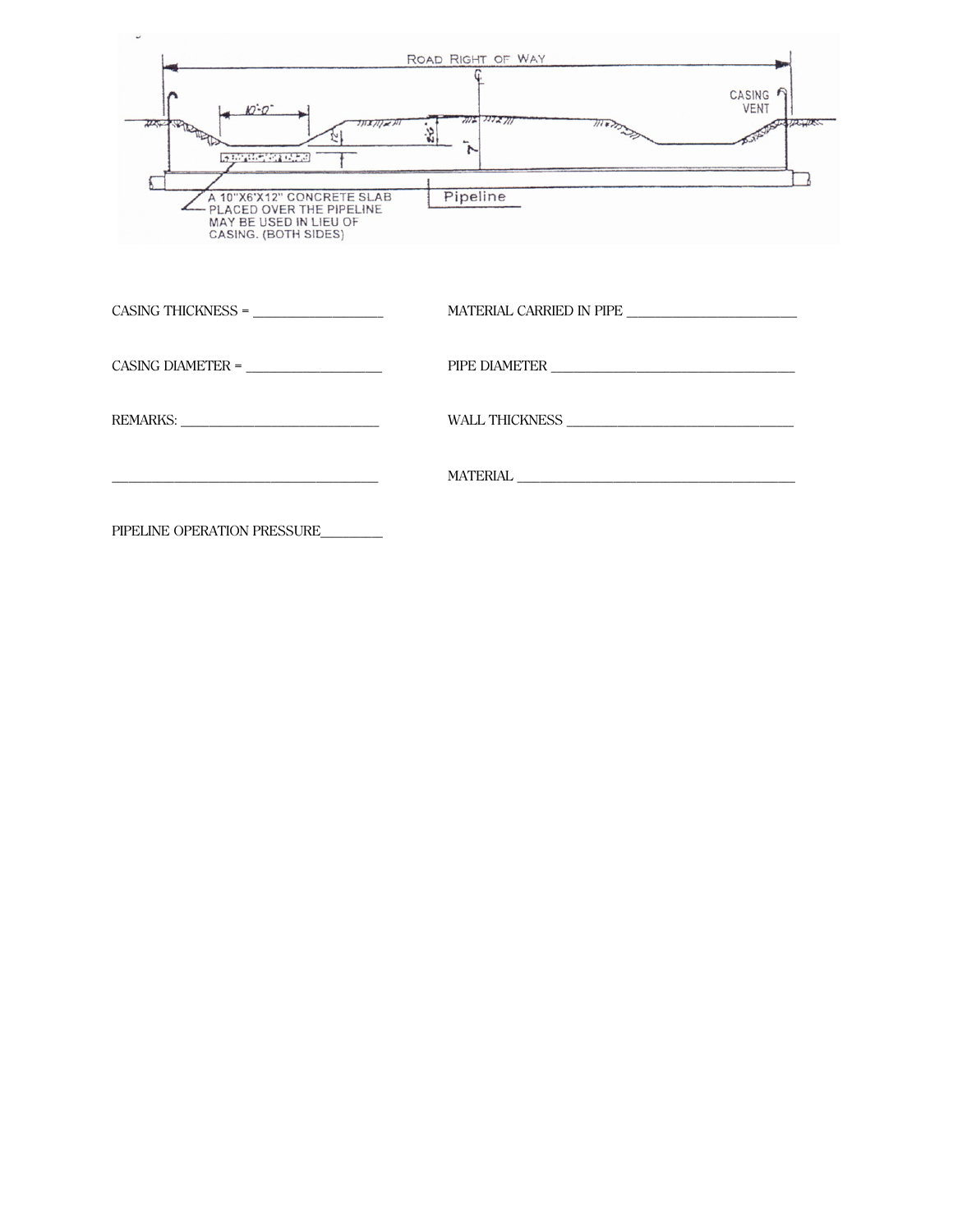## RE: Resolution No. 84-11 Seward County, Kansas

In accordance with Seward County Resolution No. 84-11, which requires written permission from adjacent land owners prior to crossing over or under any County roads, I hereby give:

Permission to enter land for the purpose of installing \_\_\_\_\_\_\_\_\_\_\_\_\_\_\_\_\_\_\_\_\_\_\_\_\_

\_\_\_\_\_\_\_\_\_\_\_\_\_\_\_\_\_\_\_\_\_\_\_\_\_\_\_\_\_\_\_\_\_\_\_\_\_\_\_ which will effect the following land, to wit:

Signed this \_\_\_\_\_\_\_\_\_\_\_\_\_\_ day of \_\_\_\_\_\_\_\_\_\_\_\_\_\_\_\_, 20\_\_\_\_

Signature

 $\frac{1}{\sqrt{2}}$  ,  $\frac{1}{\sqrt{2}}$  ,  $\frac{1}{\sqrt{2}}$  ,  $\frac{1}{\sqrt{2}}$  ,  $\frac{1}{\sqrt{2}}$  ,  $\frac{1}{\sqrt{2}}$  ,  $\frac{1}{\sqrt{2}}$  ,  $\frac{1}{\sqrt{2}}$  ,  $\frac{1}{\sqrt{2}}$  ,  $\frac{1}{\sqrt{2}}$  ,  $\frac{1}{\sqrt{2}}$  ,  $\frac{1}{\sqrt{2}}$  ,  $\frac{1}{\sqrt{2}}$  ,  $\frac{1}{\sqrt{2}}$  ,  $\frac{1}{\sqrt{2}}$